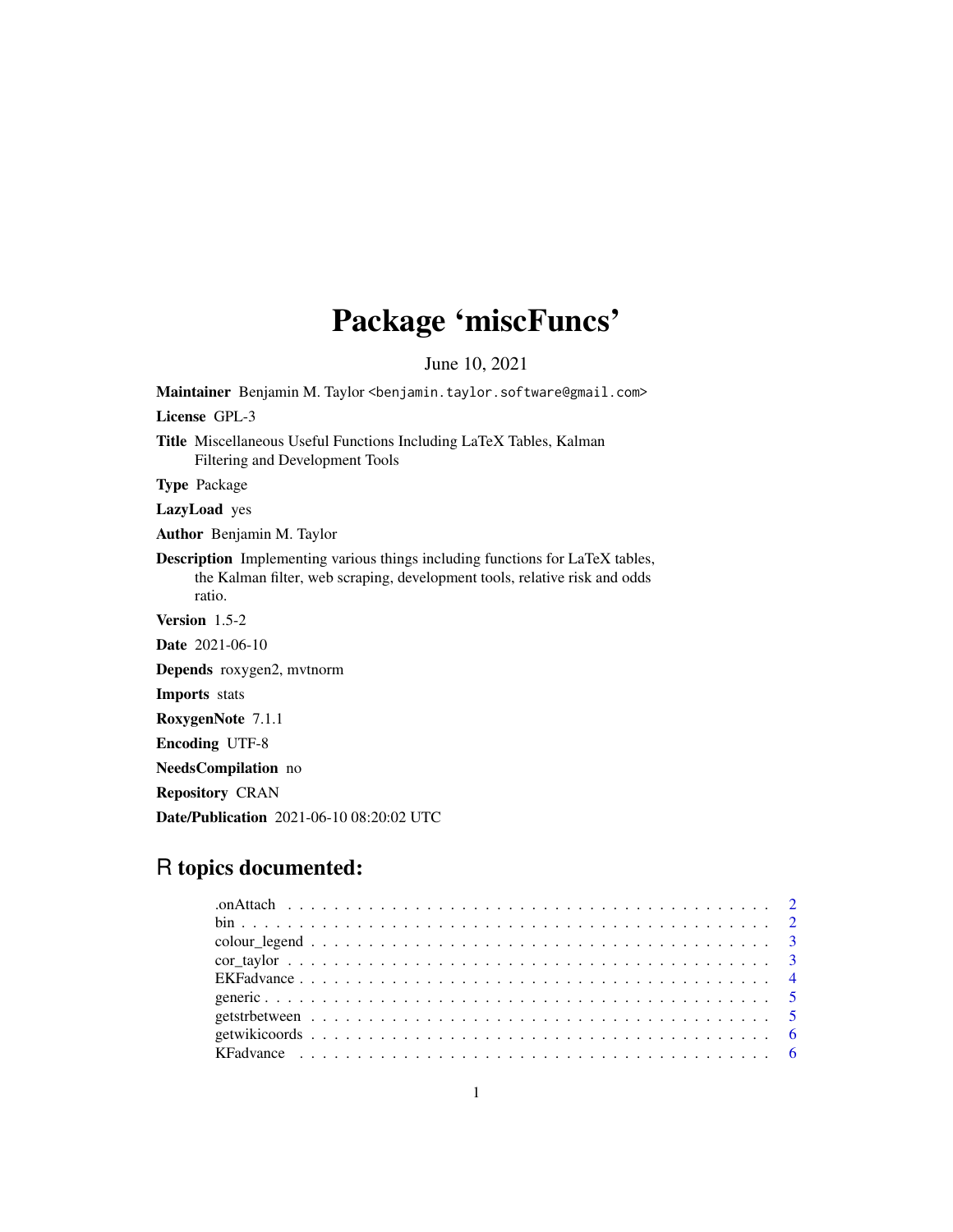<span id="page-1-0"></span>

| Index |  |  |  |  |
|-------|--|--|--|--|

.onAttach *.onAttach function*

# Description

A function to print a welcome message on loading package

# Usage

.onAttach(libname, pkgname)

# Arguments

| libname | libname argument |
|---------|------------------|
| pkgname | pkgname argument |

#### Value

...

| bin | bin function |
|-----|--------------|
|     |              |

# Description

A function to convert decimal to binary

# Usage

bin(n)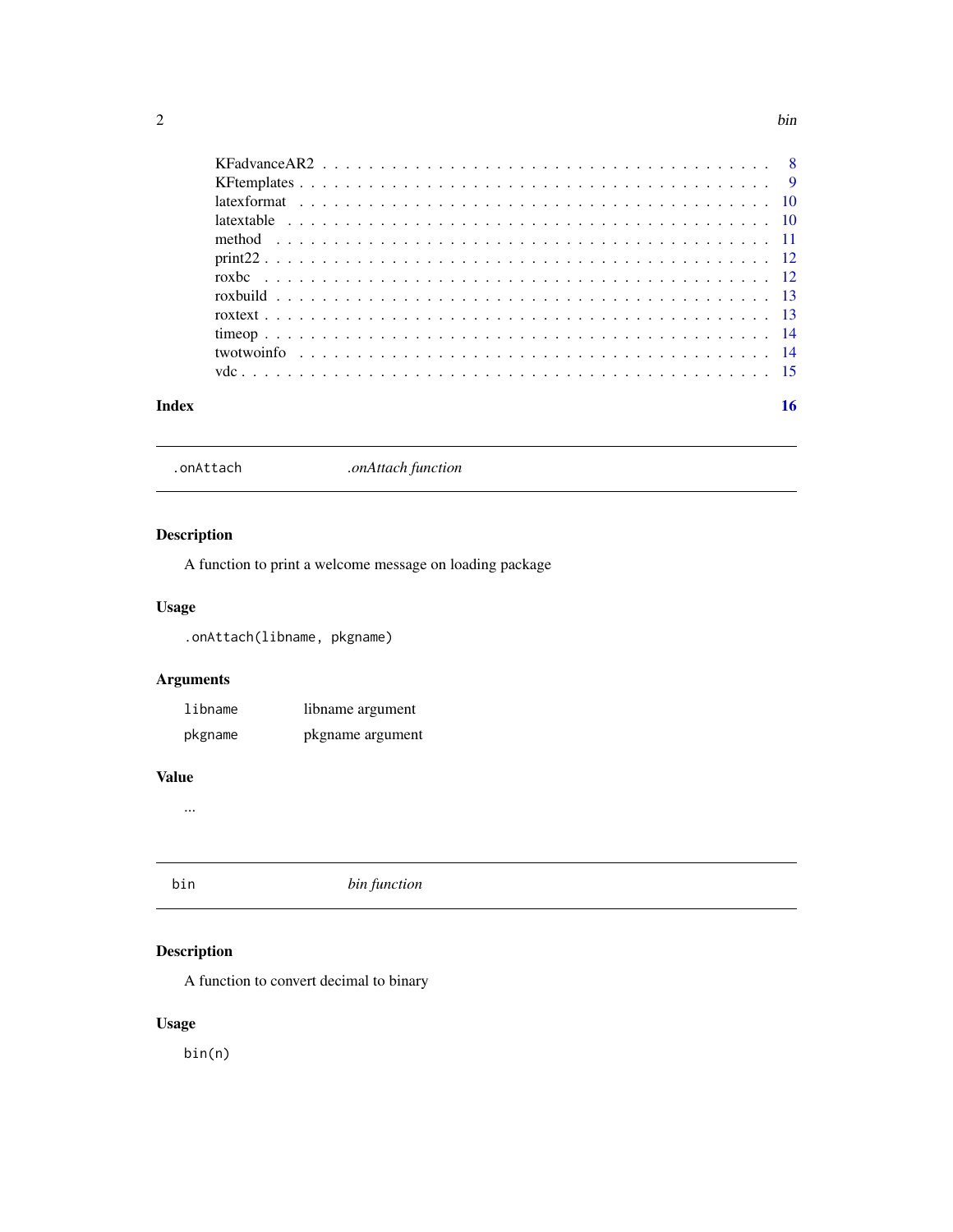# <span id="page-2-0"></span>colour\_legend 3

#### Arguments

n a non-negative integer

#### Value

the binary representation stored in a vector.

colour\_legend *colour\_legend function*

#### Description

A function to

#### Usage

```
colour_legend(palette, suffix = ", dir = ".")
```
#### Arguments

| palette | X |
|---------|---|
| suffix  | X |
| dir     | X |

# Value

...

cor\_taylor *cor\_taylor function*

#### Description

A function to compute Taylor's correlation coefficient ;-)

#### Usage

```
cor_taylor(X)
```
#### Arguments

X a numeric matrix with number of rows bigger than the number of columns

#### Value

Taylor's correlation coefficient, a number between 0 and 1 expressing the amount of dependence between multiple variables.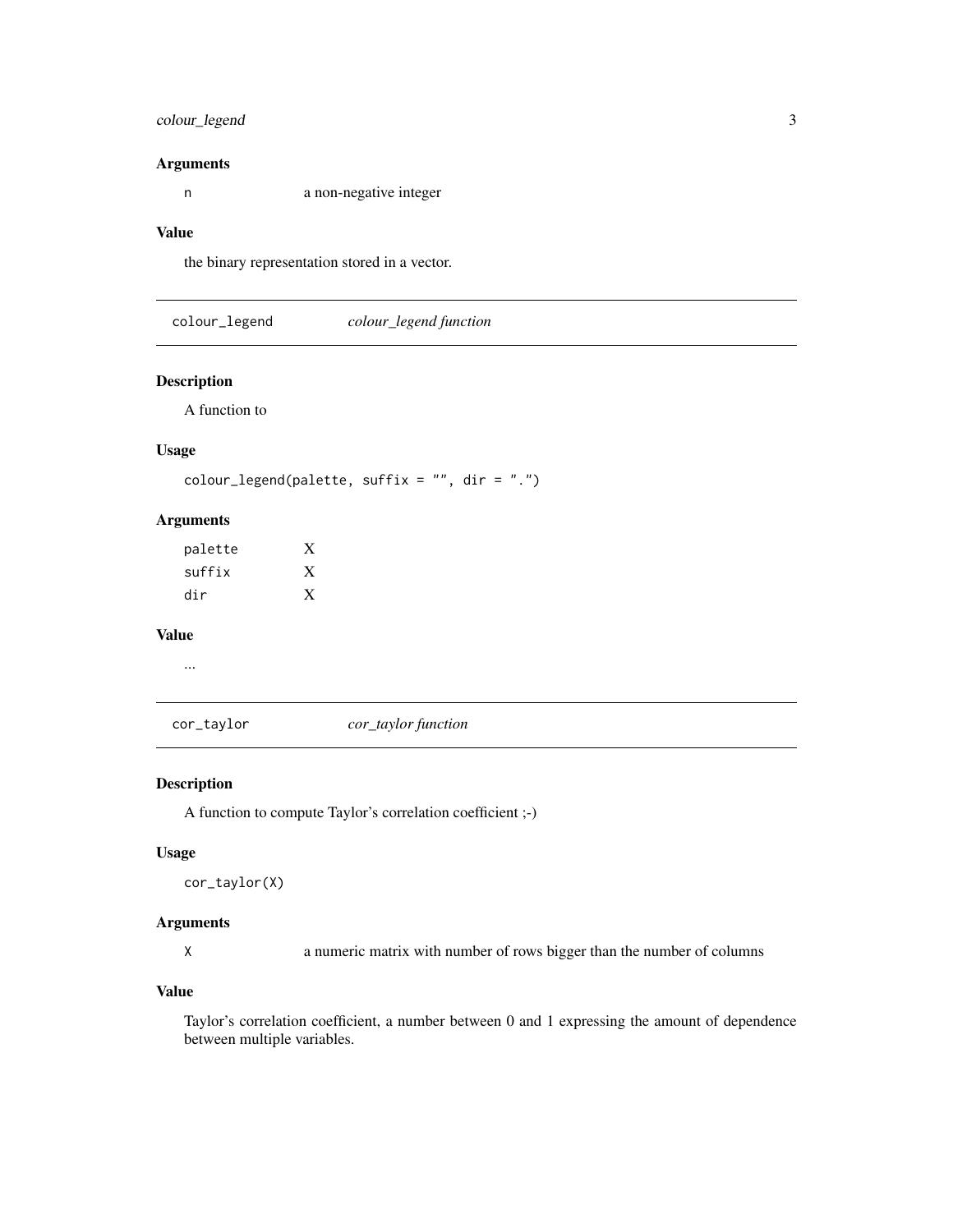<span id="page-3-0"></span>

A function to perform one iteration of ther EKF. Currently UNDER DEVELOPMENT.

# Usage

```
EKFadvance(
  obs,
 oldmean,
 oldvar,
 phi,
 phi.arglist,
 psi,
 psi.arglist,
 W,
 V,
 loglik = FALSE,
 na.rm = FALSE
)
```
# Arguments

| obs         | observations                                                                                                                        |
|-------------|-------------------------------------------------------------------------------------------------------------------------------------|
| oldmean     | old mean                                                                                                                            |
| oldvar      | old variance                                                                                                                        |
| phi         | Function computing a Taylor Series approximation of the system equation. Can<br>include higher (ie 2nd order and above) terms.      |
| phi.arglist | arguments for function phi                                                                                                          |
| psi         | Function computing a Taylor Series approximation of the observation equation.<br>Can include higher (ie 2nd order and above) terms. |
| psi.arglist | arguments for function psi                                                                                                          |
| W           | system noise matrix                                                                                                                 |
| V           | observation noise matrix                                                                                                            |
| loglik      | whether or not to compute the pseudo-likelihood                                                                                     |
| $na$ . $rm$ | logical, whether or not to handle NAs. Defult is FALSE. Set to TRUE if there<br>are any missing values in the observed data.        |

# Value

list containing the new mean and variance, and if specified, the likelihood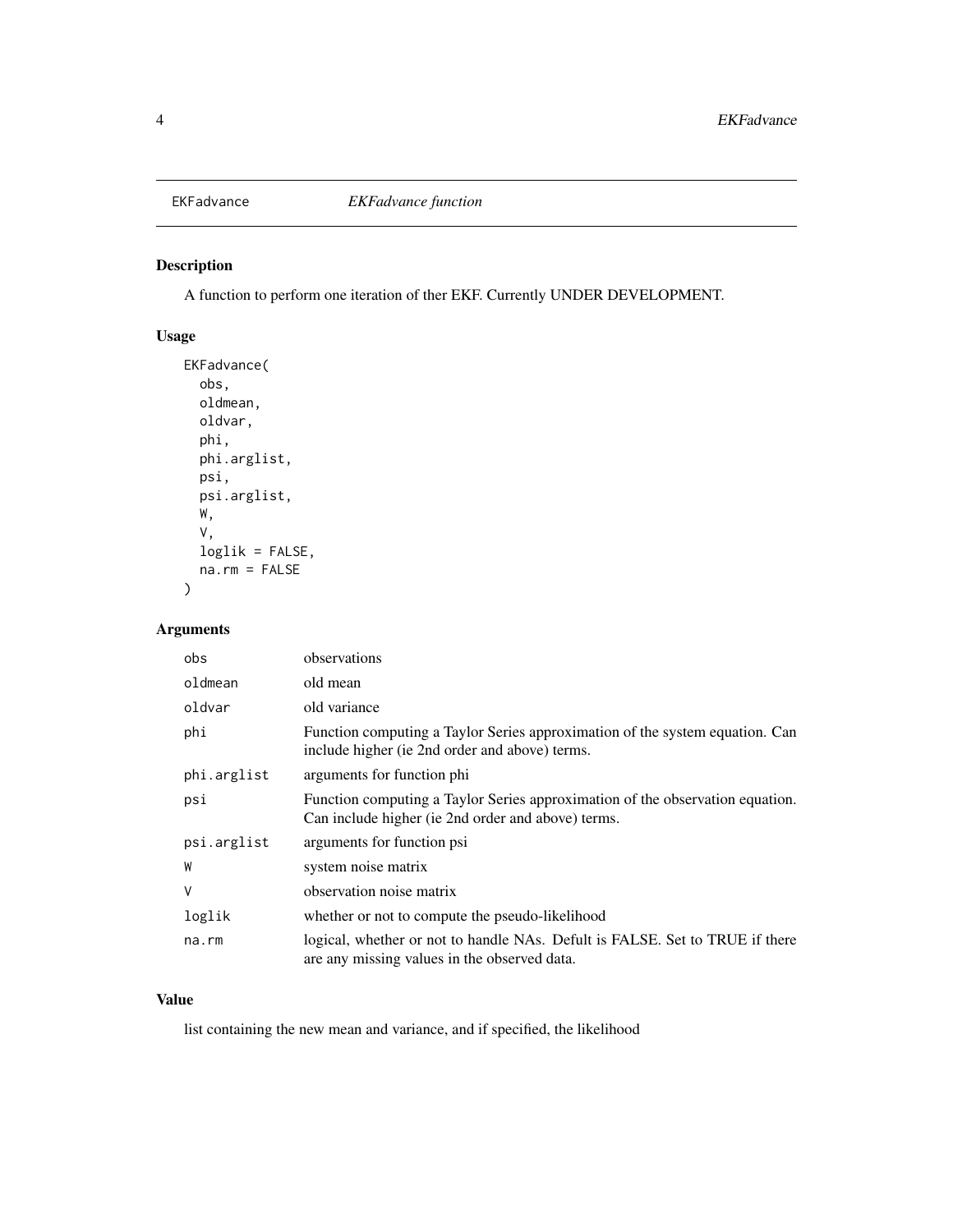<span id="page-4-0"></span>

A function to generate roxygen templates for generic funtions and associated methods.

# Usage

generic(gen, methods = NULL,  $sp = 3$ , oname = "obj")

# Arguments

| gen     | character string giving the name of an S3 generic.                 |
|---------|--------------------------------------------------------------------|
| methods | character vector: a list of methods for which to provide templates |
| sp      | the amont of space to put in between functions                     |
| oname   | name of the generic object                                         |

# Value

roxygen text printed to the console.

| getstrbetween | getstrbetween function |  |
|---------------|------------------------|--|
|---------------|------------------------|--|

# Description

A function used in web scraping. Used to simplify the searching of HTML strings for information.

#### Usage

```
getstrbetween(linedata, start, startmark, endmark, include = FALSE)
```
# Arguments

| linedata  | a string                                               |
|-----------|--------------------------------------------------------|
| start     | integer, where to start looking in linedata            |
| startmark | character string. a pattern identifying the start mark |
| endmark   | character string. a pattern identifying the end mark   |
| include   | include the start and end marks?                       |

# Value

the first string after start and between the start and end marks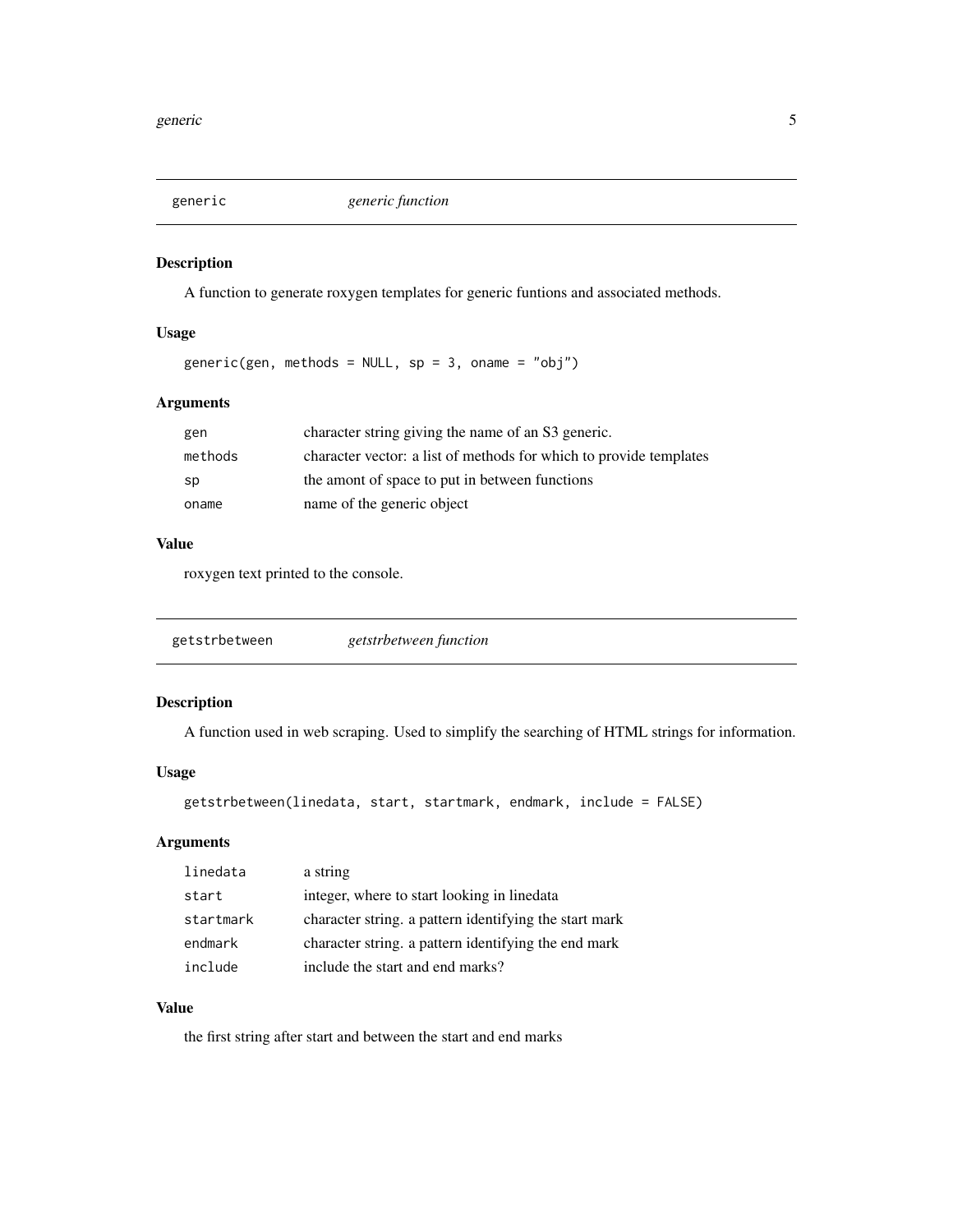<span id="page-5-0"></span>

A function to return the lat/lon coordinates of towns in the UK from Wikipedia. Does not always work. Sometimes the county has to be specified too.

# Usage

getwikicoords(place, county = NULL, rmslash = TRUE)

# Arguments

| place   | character, ther name of the town                 |
|---------|--------------------------------------------------|
| county  | character, the county it is in                   |
| rmslash | remove slash from place name. Not normally used. |

#### Value

The lat/lon coordinates from Wikipedia

| KFadvance | KFadvance function |  |
|-----------|--------------------|--|
|-----------|--------------------|--|

# Description

A function to compute one step of the Kalman filter. Embed in a loop to run the filter on a set of data.

# Usage

KFadvance( obs, oldmean, oldvar, A, B, C, D, E, F, W, V,  $marglik = FALSE,$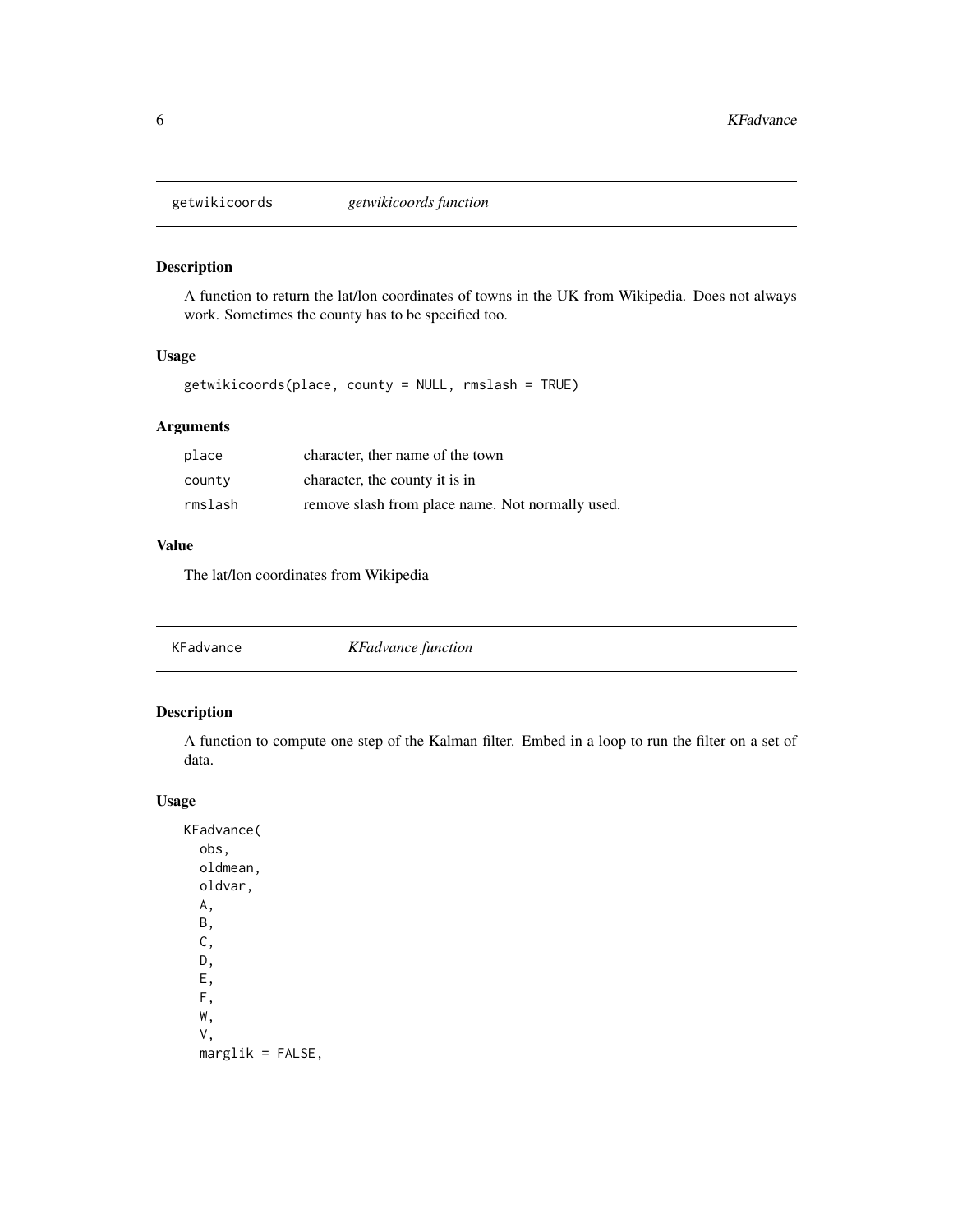#### KFadvance 7 and 7 and 7 and 7 and 7 and 7 and 7 and 7 and 7 and 7 and 7 and 7 and 7 and 7 and 7 and 7 and 7 and 7 and 7 and 7 and 7 and 7 and 7 and 7 and 7 and 7 and 7 and 7 and 7 and 7 and 7 and 7 and 7 and 7 and 7 and 7

```
log = TRUE,na.rm = FALSE
\lambda
```
# Arguments

| obs     | Y_t                                                                                                                                |
|---------|------------------------------------------------------------------------------------------------------------------------------------|
| oldmean | $mu_t-1$                                                                                                                           |
| oldvar  | $Sigma_t-1$                                                                                                                        |
| A       | matrix A                                                                                                                           |
| B       | column vector B                                                                                                                    |
| C       | matrix C                                                                                                                           |
| D       | matrix D                                                                                                                           |
| E       | column vector E                                                                                                                    |
| F       | matrix F                                                                                                                           |
| W       | state noise covariance                                                                                                             |
| V       | observation noise covariance                                                                                                       |
| marglik | logical, whether to return the marginal likelihood contribution from this obser-<br>vation                                         |
| log     | whether or not to return the log of the likelihood contribution.                                                                   |
| na.rm   | na.rm logical, whether or not to handle NAs. Defult is FALSE. Set to TRUE if<br>there are any missing values in the observed data. |

# Details

The model is: (note that Y and theta are COLUMN VECTORS)

theta\_t =  $A^*$ theta\_t-1 + B +  $C^*W$  (state equation)

 $Y_t = D^*$ theta\_t + E + F<sup>\*</sup>V (observation equation)

W and V are the covariance matrices of the state and observation noise. Prior is normal,

N(mu\_t-1,Sigma\_t-1)

Result is the posterior,  $N(mu_t, Sigma_t)$ , together with the likelihood contribution  $Prob(Y_t|Y_t-1)$ 

#### Value

list containing the new mean and variance, and if specified, the likelihood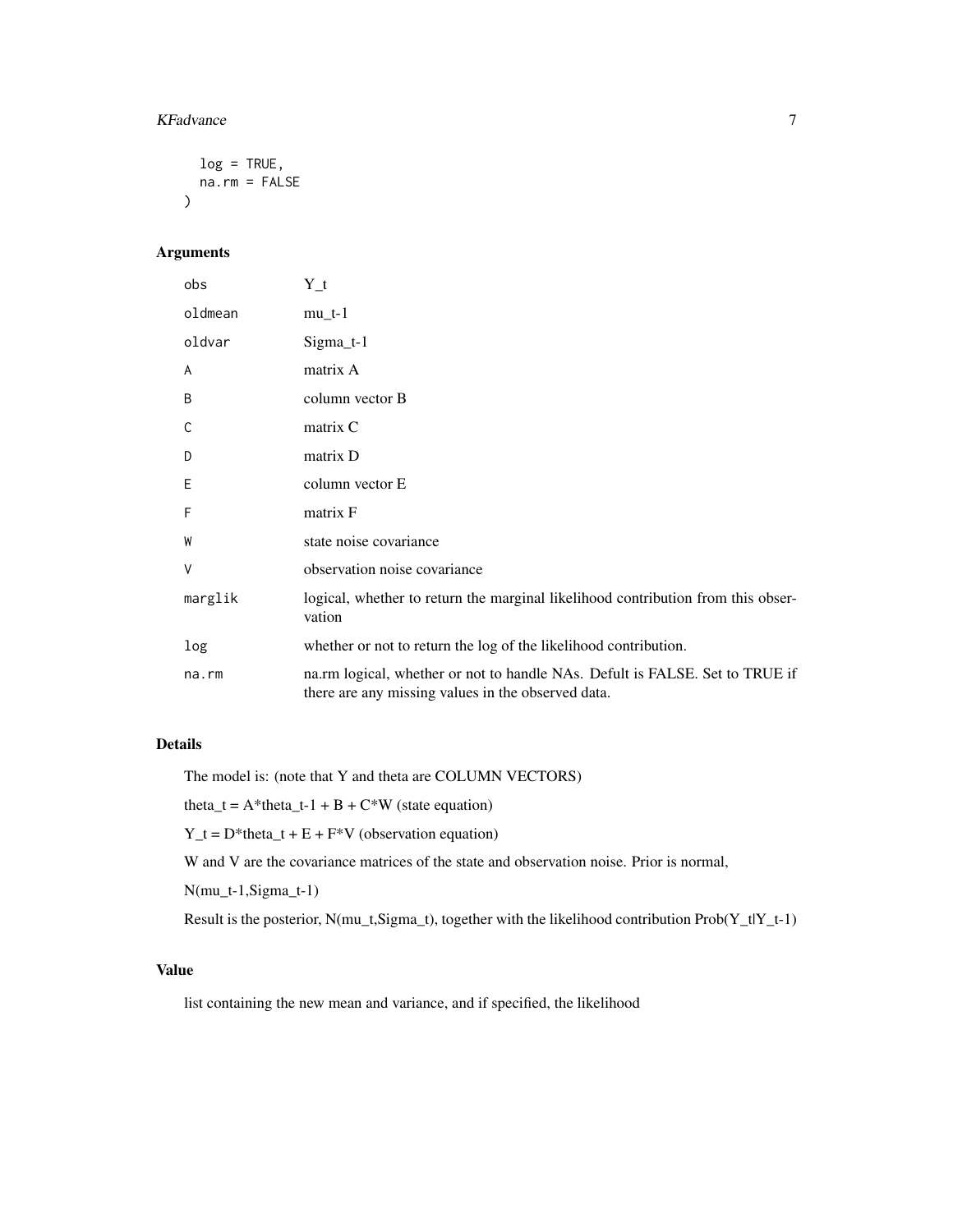<span id="page-7-0"></span>

A function to compute one step of the Kalman filter with second order AR state evolution. Embed in a loop to run the filter on a set of data.

# Usage

KFadvanceAR2( obs, oldmean, oldermean, oldvar, oldervar, A, A1, B, C, D, E, F, W, V, marglik = FALSE,  $log = TRUE,$ na.rm = FALSE )

# Arguments

| obs            | Υt                  |
|----------------|---------------------|
| oldmean        | mu t-1              |
| oldermean      | $mu$ t <sub>2</sub> |
| oldvar         | Sigma t-1           |
| oldervar       | $Sigma_t$ -2        |
| A              | A matrix A          |
| A <sub>1</sub> | A matrix A1         |
| R              | column vector B     |
| $\mathcal{C}$  | matrix C            |
| D              | matrix D            |
| F              | column vector E     |
| F              | matrix F            |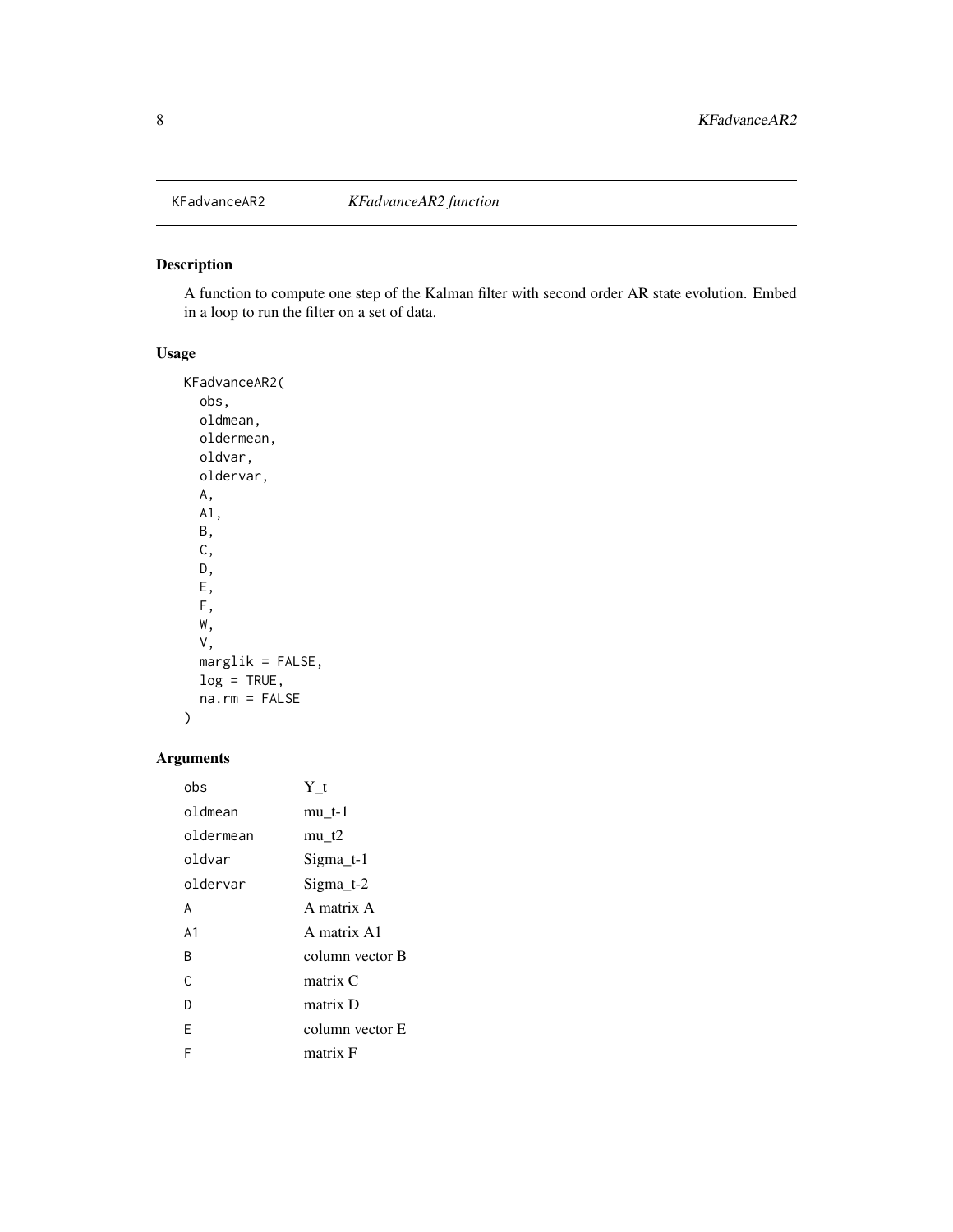# <span id="page-8-0"></span>KFtemplates 9

| W       | state noise covariance                                                                                                             |
|---------|------------------------------------------------------------------------------------------------------------------------------------|
| V       | observation noise covariance                                                                                                       |
| marglik | logical, whether to return the marginal likelihood contribution from this obser-<br>vation                                         |
| log     | whether or not to return the log of the likelihood contribution.                                                                   |
| na.rm   | na.rm logical, whether or not to handle NAs. Defult is FALSE. Set to TRUE if<br>there are any missing values in the observed data. |

#### Details

The model is: (note that Y and theta are COLUMN VECTORS)

theta\_t =  $A^*$ theta\_t-1 +  $A1^*$ theta\_t-2 + B +  $C^*W$  (state equation)

 $Y_t = D^*$ theta\_t + E + F<sup>\*</sup>V (observation equation)

W and V are the covariance matrices of the state and observation noise. Priors are normal,

N(mu\_t-1,Sigma\_t-1) and N(mu\_t-2,Sigma\_t-2)

Result is the posterior, N(mu\_t,Sigma\_t), together with the likelihood contribution Prob(Y\_t|Y\_t-1)

#### Value

list containing the new mean and variance, and if specified, the likelihood

KFtemplates *KFtemplates function*

#### Description

A function to print KFfit and KFparest templates to the console. See vignette("miscFuncs") for more information

#### Usage

KFtemplates()

# Value

Tust prints to the console. This can be copied and pasted into a text editor for further manipulation.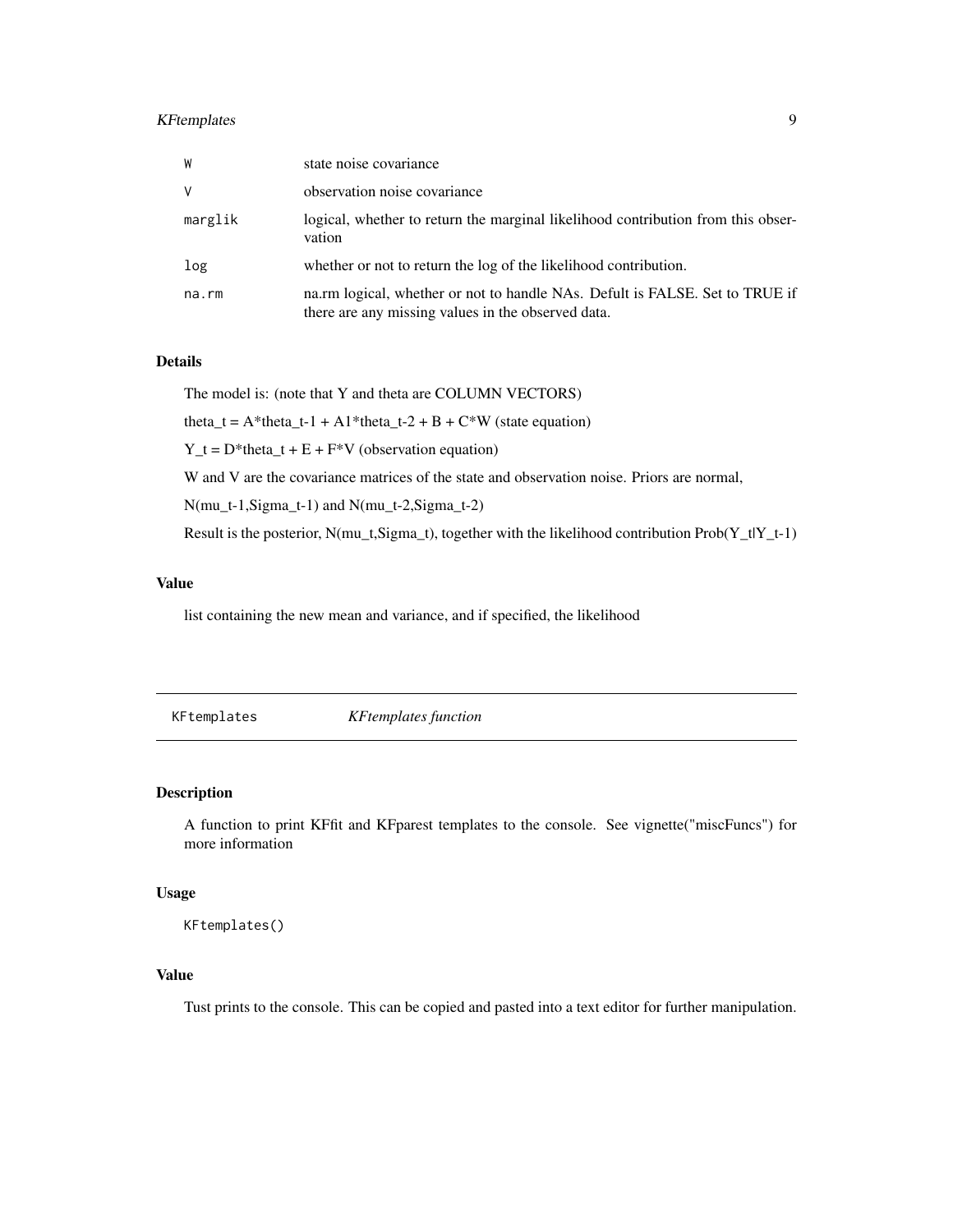<span id="page-9-0"></span>

A function to format text or numeric variables using scientific notation for LaTeX documents.

#### Usage

latexformat(x, digits = 3, scientific =  $-3$ , ...)

# Arguments

| $\mathsf{X}$ | a numeric, or character                        |
|--------------|------------------------------------------------|
| digits       | see ?format                                    |
| scientific   | see ?format                                    |
| .            | other arguments to pass to the function format |

# Value

...

latextable *latextable function*

#### Description

A very useful function to create a LaTeX table from a matrix. Rounds numeric entries and also replaces small numbers with standard index form equivalents.

#### Usage

```
latextable(
 x,
  digits = 3,
  scientific = -3,
  colnames = NULL,
  rownames = NULL,
  caption = NULL,
 narep = " "laststr = ",
  intable = TRUE,
 manualalign = NULL,
 file = ",
  ...
\mathcal{L}
```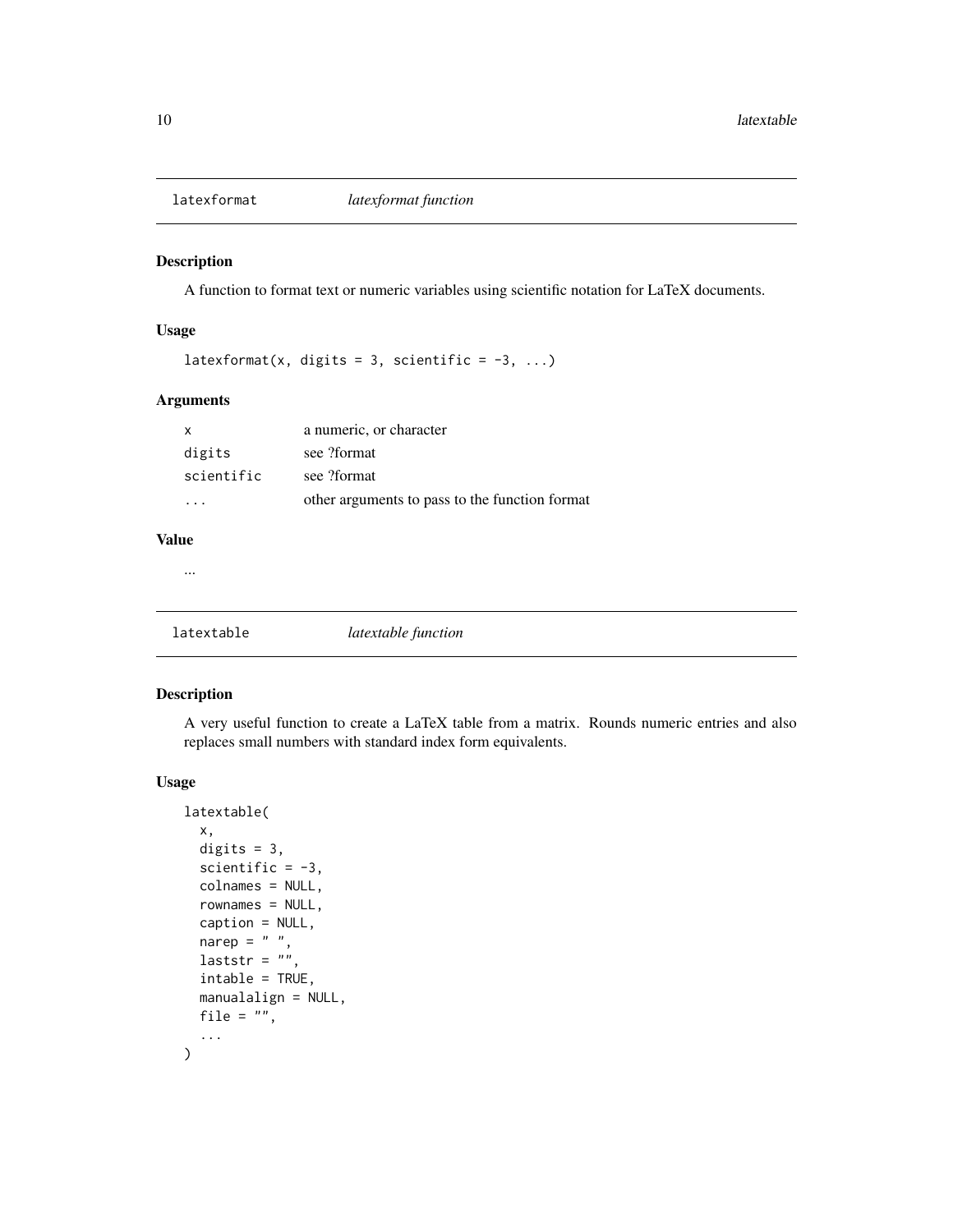#### <span id="page-10-0"></span>method 11

#### Arguments

| $\times$    | a matrix, or object that can be coerced to a matrix. x can include mixed character<br>and numeric entries.                                                                                                                                                  |
|-------------|-------------------------------------------------------------------------------------------------------------------------------------------------------------------------------------------------------------------------------------------------------------|
| digits      | see help file for format                                                                                                                                                                                                                                    |
| scientific  | see help file for format                                                                                                                                                                                                                                    |
| colnames    | optional column names set to NULL (default) to automatically use column names<br>of x. NOTE! if rownames is not NULL present, colnames must include an entry<br>for the rownames i.e. it should be a vector of length the number of columns of x<br>plus 1. |
| rownames    | optional row names set to NULL (default) to automatically use row names of x                                                                                                                                                                                |
| caption     | optional caption, not normally used                                                                                                                                                                                                                         |
| narep       | string giving replacement for NA entries in the matrix                                                                                                                                                                                                      |
| laststr     | string to write at end, eg note the double backslash!!                                                                                                                                                                                                      |
| intable     | output in a table environment?                                                                                                                                                                                                                              |
| manualalign | manual align string e.g. 'ccc' or 'llccc'                                                                                                                                                                                                                   |
| file        | connection to write to, default is " which writes to the console; see ?write for<br>further details                                                                                                                                                         |
| $\cdot$     | additional arguments passed to format                                                                                                                                                                                                                       |

# Details

To get a backslash to appear, use a double backslash

Just copy and paste the results into your LaTeX document.

#### Value

prints the LaTeX table to screen, so it can be copied into reports

# Examples

latextable(as.data.frame(matrix(1:4,2,2)))

method *method function*

# Description

A function to generate a roxygen template for a method of a generic S3 function. Normally, this would be called from the function generic, see ?generic

# Usage

method(meth, gen, oname = "obj")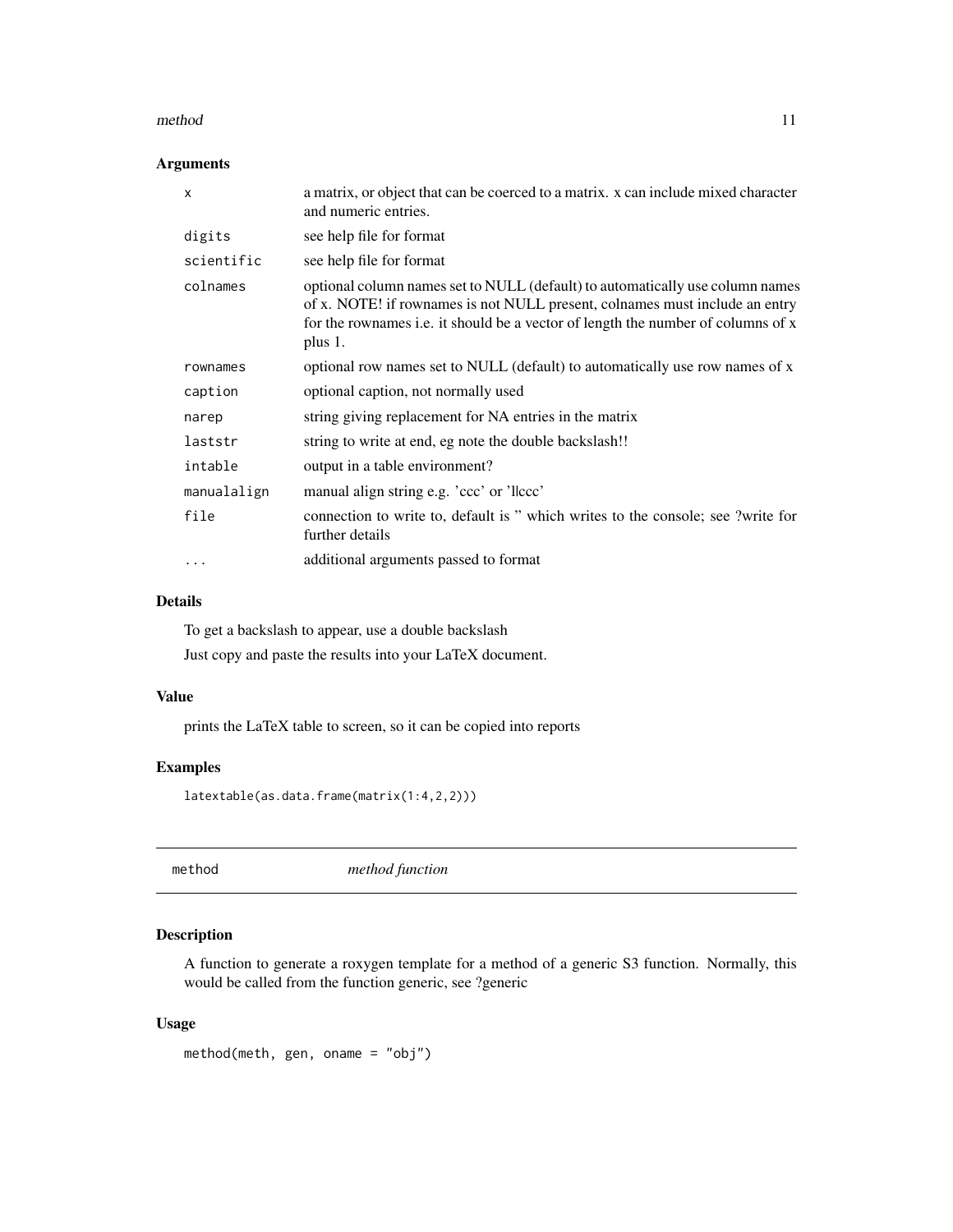#### Arguments

| meth  | character, the name of the method       |
|-------|-----------------------------------------|
| gen   | character the associated generic method |
| oname | name of object                          |

# Value

a roxygen template for the method.

<span id="page-11-1"></span>print22 *print22 function*

# Description

A function to print details of the 2 by 2 table for use with the function twotwoinfo.

#### Usage

print22()

#### Value

prints the names of the arguments of twotwofunction info to screen in their correct place in the 2 by 2 table

#### See Also

[twotwoinfo](#page-13-1)

roxbc *roxbc function*

#### Description

A function to build and check packages where documentation has been compiled with roxygen. Probably only works in Linux.

# Usage

roxbc(name, checkflags = "--as-cran")

# Arguments

name package name checkflags string giving optional check flags to R CMD check, default is –as-cran

<span id="page-11-0"></span>12 roxbc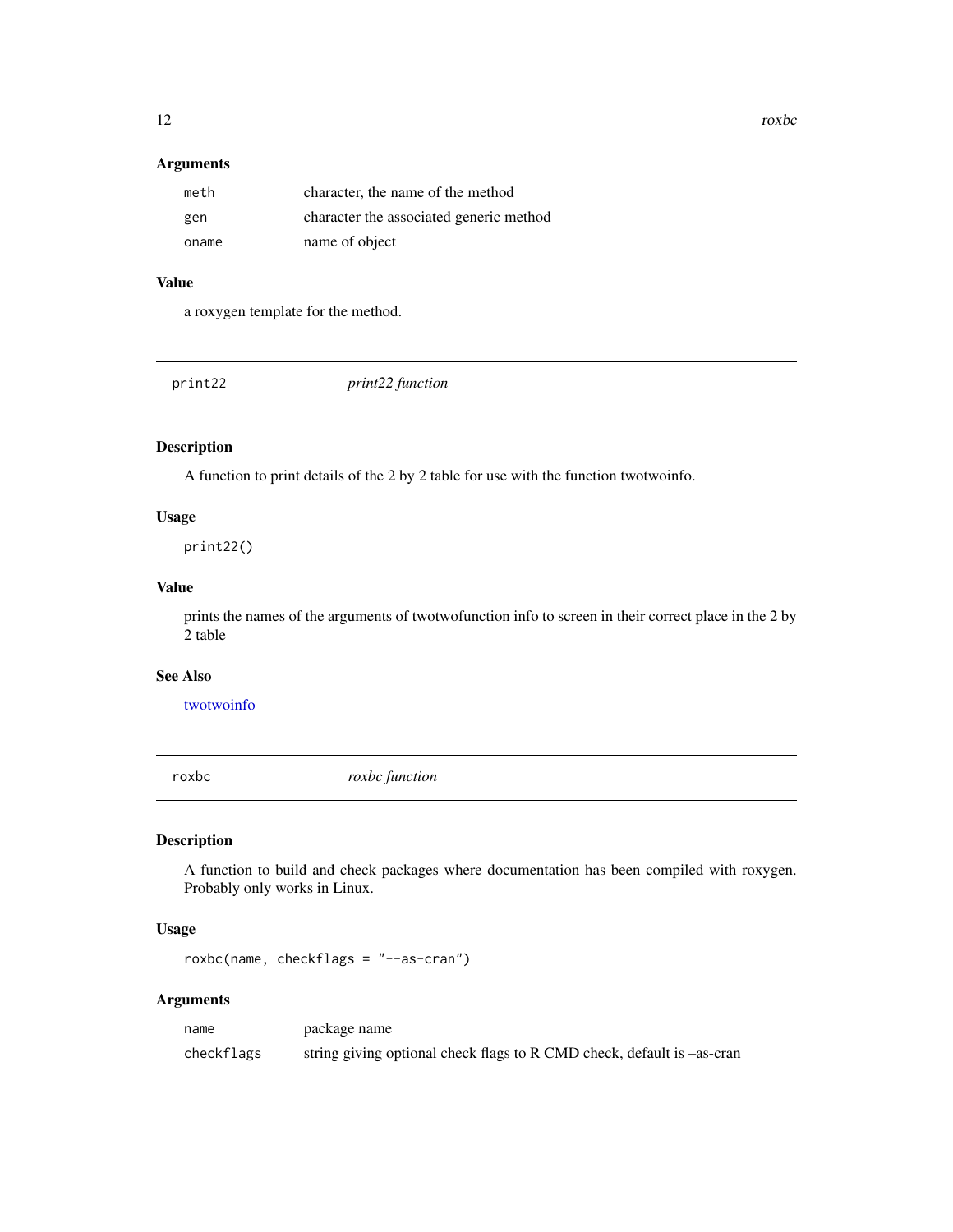#### <span id="page-12-0"></span>roxbuild and the contract of the contract of the contract of the contract of the contract of the contract of the contract of the contract of the contract of the contract of the contract of the contract of the contract of t

# Value

builds and checks the package

roxbuild *roxbuild function*

# Description

A function to build packages where documentation has been compiled with roxygen. Probably only works in Linux.

#### Usage

roxbuild(name)

#### Arguments

name package name

#### Value

builds and checks the package

| roxtext function<br>roxtext |
|-----------------------------|
|-----------------------------|

# Description

A function to generate roxygen documentation templates for functions for example,

#### Usage

roxtext(fname)

#### Arguments

fname the name of a function as a character string or as a direct reference to the function

# Details

would generate a template for this function. Note that functions with default arguments that include quotes will throw up an error at the moment, just delete these bits from the string, and if shold work.

#### Value

minimal roxygen template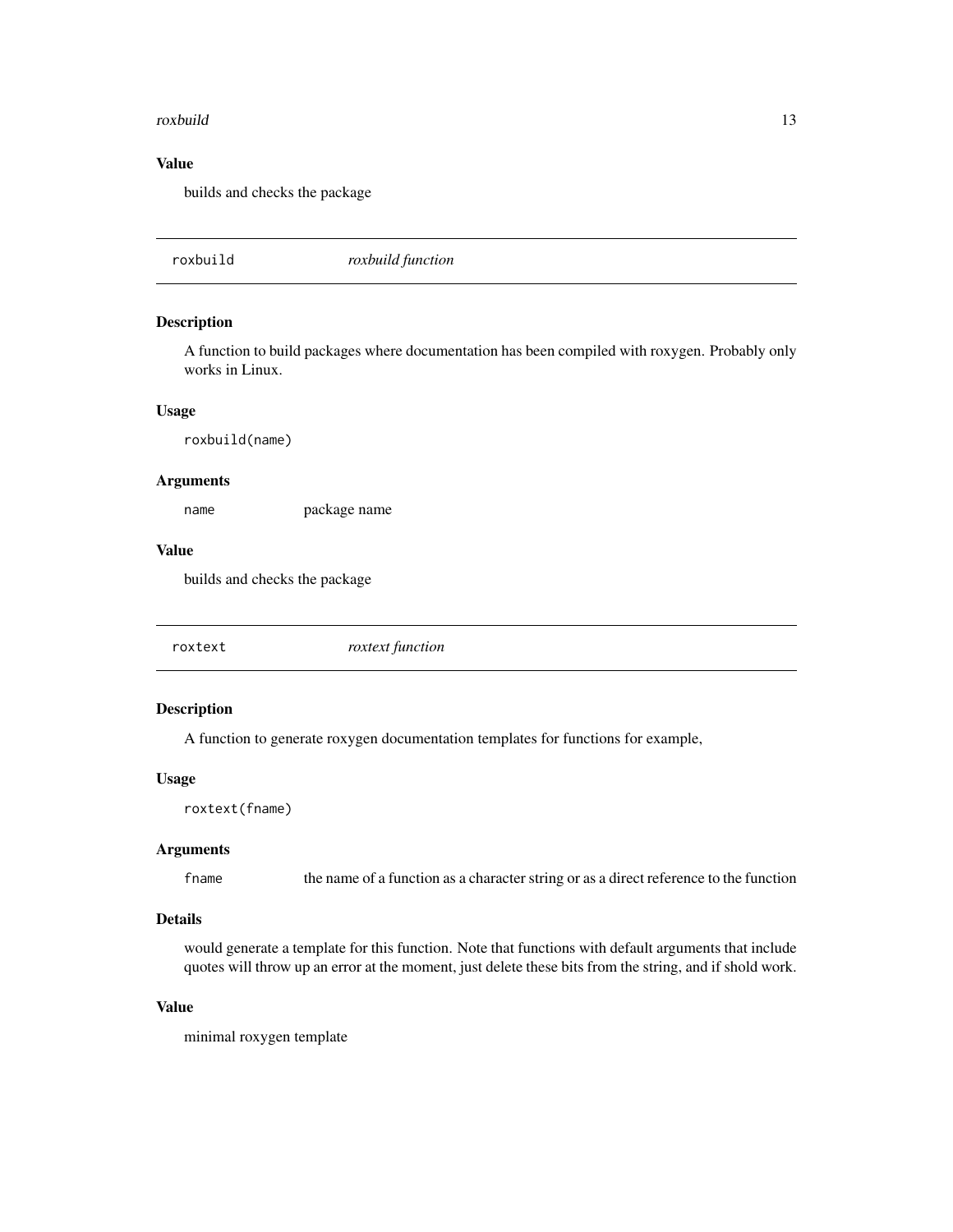<span id="page-13-0"></span>

A function to time an operation in R

#### Usage

timeop(expr)

#### Arguments

expr an expression to evaluate

#### Value

The time it took to evaluate the expression in seconds

<span id="page-13-1"></span>twotwoinfo *twotwoinfo function*

#### Description

A function to compute and diplay information about 2 by 2 tables for copying into LaTeX documents. Computes odds ratios and relative risks together with confidence intervals for 2 by 2 table and prints to screen in LaTeX format. The funciton will try to fill in any missing values from the 2 by 2 table. Type print22() at the console to see what each argument refers to.

# Usage

```
twotwoinfo(
  e1 = NA,
 u1 = NA,
  o1t = NA,
  e2 = NA,
  u2 = NA,
  o2t = NA,
  et = NA,
  ut = NA,
  T = NA,
  lev = 0.95,
 LaTeX = TRUE,digits = 3,
  scientific = -3,
  ...
\mathcal{E}
```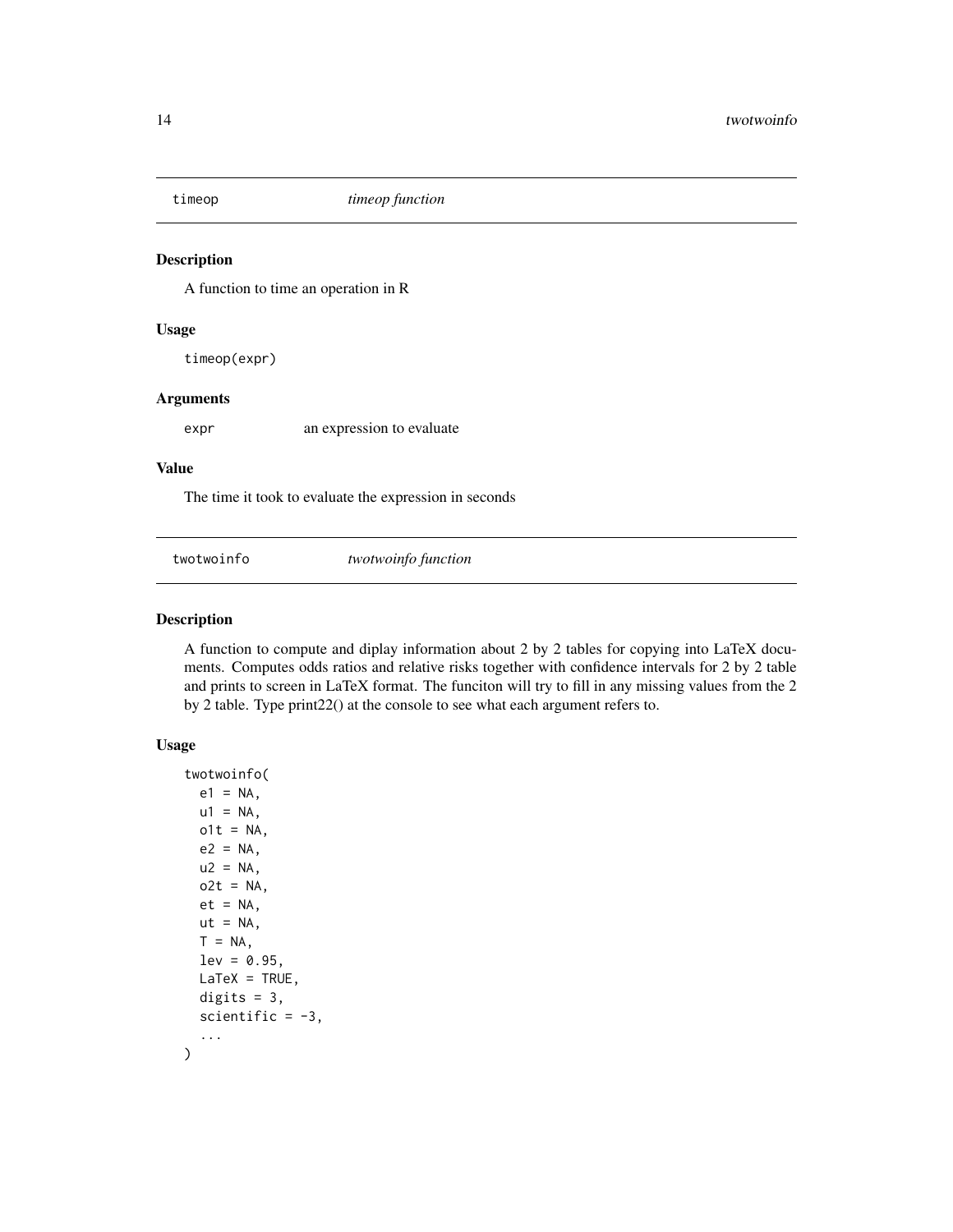#### <span id="page-14-0"></span>vdc 15

# Arguments

| type print $22()$ at the console                                                                                                                |
|-------------------------------------------------------------------------------------------------------------------------------------------------|
| type $print22()$ at the console                                                                                                                 |
| type $print22()$ at the console                                                                                                                 |
| type $print22()$ at the console                                                                                                                 |
| type print $22()$ at the console                                                                                                                |
| type $print22()$ at the console                                                                                                                 |
| type print $22()$ at the console                                                                                                                |
| type $print22()$ at the console                                                                                                                 |
| type $print22()$ at the console                                                                                                                 |
| significance level for confidence intervals. Default is 0.95                                                                                    |
| whether to print the 2 by 2 information as LaTeX text to the screen, including<br>the table, odds ratio, relative risk and confidence intervals |
| see ?format                                                                                                                                     |
| see ?format                                                                                                                                     |
| other arguments passed to function format                                                                                                       |
|                                                                                                                                                 |

# Value

Computes odds ratios and relative risks together with confidence intervals for 2 by 2 table and prints to screen in LaTeX format.

#### See Also

[print22](#page-11-1)

vdc *vdc function*

# Description

A function to generate a Van der Corput sequence of numbers.

# Usage

vdc(n)

# Arguments

n the length of the sequence

# Value

Van der Corput sequence of length n